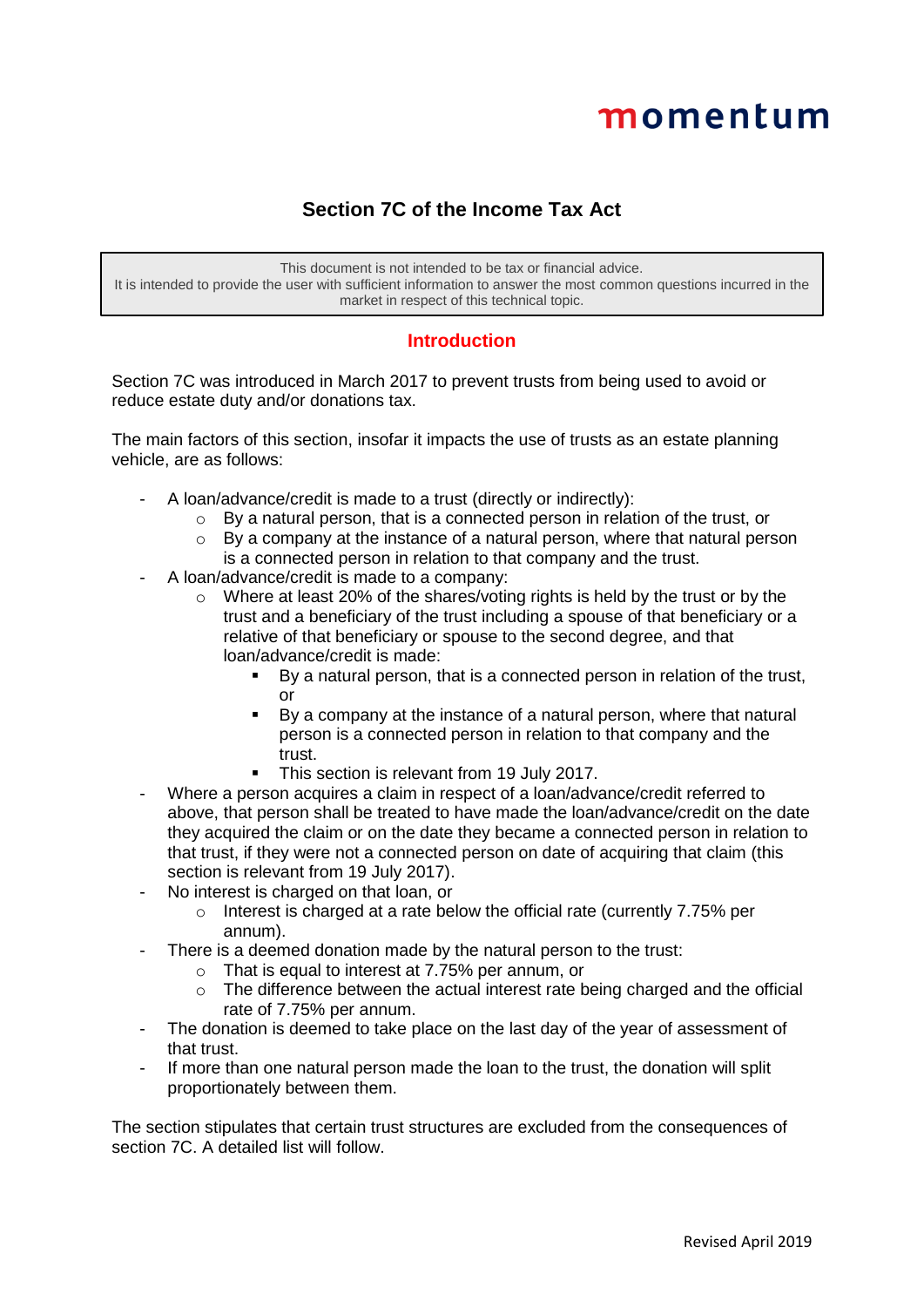#### **Note:**

- This section will apply irrespective of when the loan was made whether it was made prior to, on or after the effective date is irrelevant. It applies retrospectively to loans made prior to 1 March 2017, however, the actual donation will be deemed to take place on the last day of any given tax year. For this 2017/18 tax year it will be on 28 February 2018. (This means that any donations tax payable in respect of this year of assessment will be payable by 31 March 2018.)
- When determining the deemed interest that is donated, the actual official interest rate/s will be applied during that year for the specific period that the loan existed and the specific time the rate was applicable. It is therefore not the official rate on the last day of the tax year that applies.

The official rate is determined by taking the repo rate at any given time plus one percent. When there is a change in the repo rate, the official rate changes on the first day of the following month. The official rates since the inception of section 7C is as follows:

| <b>Date</b>                      | <b>Official rate</b> |  |
|----------------------------------|----------------------|--|
| 1 April 2016 to 31 July 2017     | 8.00%                |  |
| 1 August 2017 to 31 March 2018   | 7.75%                |  |
| 1 April 2018 to 30 November 2018 | 7.50%                |  |
| 1 December 2018 to currently     | 7.75%                |  |

## **Practical implications**

#### **Is this section relevant?**

The following questions should be answered to determine if section 7C will be relevant:

- 1. If the loan is made by a natural person, is that natural person a connected person in relation to that trust?
- 2. If the loan is made by a company at the instance of a natural person, is that natural person a connected person in relation to that trust and that company?
- 3. If the loan is made to a company, are at least 20% of that company's shares or voting rights held by a trust or by a trust and a beneficiary of that trust (including a spouse of that beneficiary or a relative of the beneficiary or spouse to the second degree)?
	- $\circ$  If the loan is made to a company (that fulfil the requirement in point 3) by a natural person, is that natural person a connected person in relation to that trust (that holds 20% of the shares or voting rights of that company)?
	- o If the loan is made to a company (that fulfils the requirement in point 3) by a company at the instance of a natural person, is that natural person a connected person in relation to that trust (that holds 20% of the shares or voting rights of that company) and that company?
- 4. If the loan is owed to a person other than the person who originally made the loan to the trust, is that person that acquired that loan a connected person in relation to that trust?
- 5. Is there interest being charged on the loan?
- 6. If yes, is the interest being charged less than 7.75% per annum?
- 7. Does one of the exclusions apply?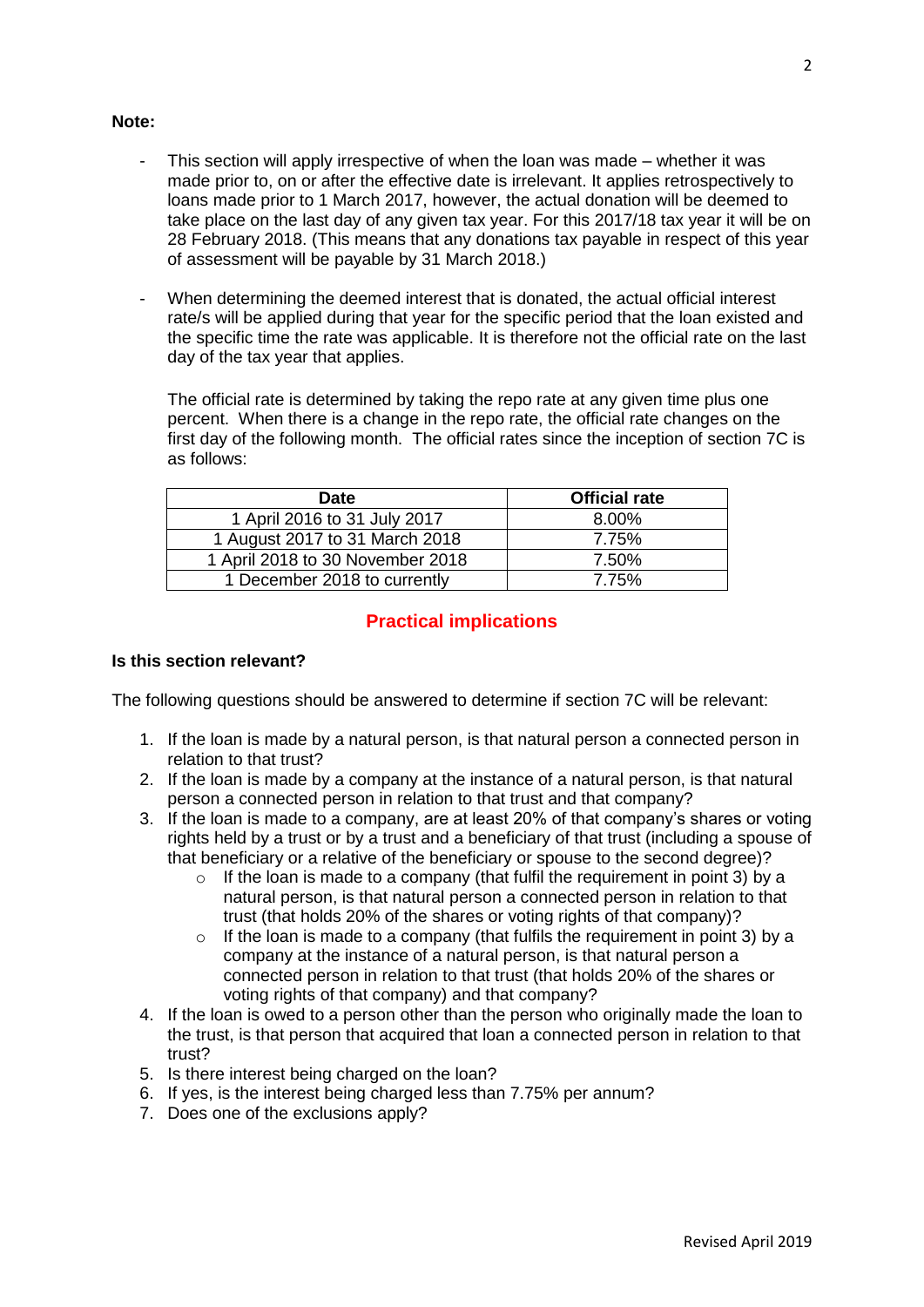Once all the questions are answered, it will be clear whether the natural person in question is liable for donations tax or not. The following information can assist to answer the questions:

## **Who is a connected person in relation to a trust?**

The Income Tax Act defines a connected person. A connected person in relation to a trust includes:

- A beneficiary of that trust, and
- A connected person in relation to that beneficiary.

A beneficiary as defined as follows:

**"[B]eneficiary"** in relation to a trust means a person who has a vested or contingent interest in all or a portion of the receipts or accruals or the assets of that trust:  $1$ 

This definition is very wide and has the effect that a beneficiary will include income and capital beneficiaries in relation to vested/'bewind' trusts and a discretionary trusts. A person can also be widely defined to include, natural persons, companies, close corporations, etc.

Note:

- In the context of this guide 'trust/s' will refer to discretionary trusts, unless stated otherwise.
- Beneficiary will generally be viewed as a natural person, unless stated otherwise.

A connected person in relation to a beneficiary, that is a natural person, will include any relative. A relative is defined as follows:

**"[R]elative"** in relation to any person, means the spouse of such person or anybody related to him or his spouse within the third degree of consanguinity, or any spouse of anybody so related, and for the purpose of determining the relationship between any child referred to in the definition of "child" in this section and any other person, such child shall be deemed to be related to its adoptive parent within the first degree of consanguinity: $2$ 

Therefore it will include the following:

- that person's spouse;
- anybody related to that person within the third degree of consanguinity;
- anybody related to that person's spouse within the third degree of consanguinity; and
- the spouse of anybody related within the third degree of consanguinity to that person or to that person's spouse.

A spouse is defined as:

**"[S]pouse"**, in relation to any person, means a person who is the partner of such person—

(*a*) in a marriage or customary union recognised in terms of the laws of the Republic;

(*b*) in a union recognised as a marriage in accordance with the tenets of any religion; or

(*c*) in a same-sex or heterosexual union which is intended to be permanent,

**.** 

<sup>&</sup>lt;sup>1</sup> Section 1 of the Income Tax Act

 $2$  See 1 above.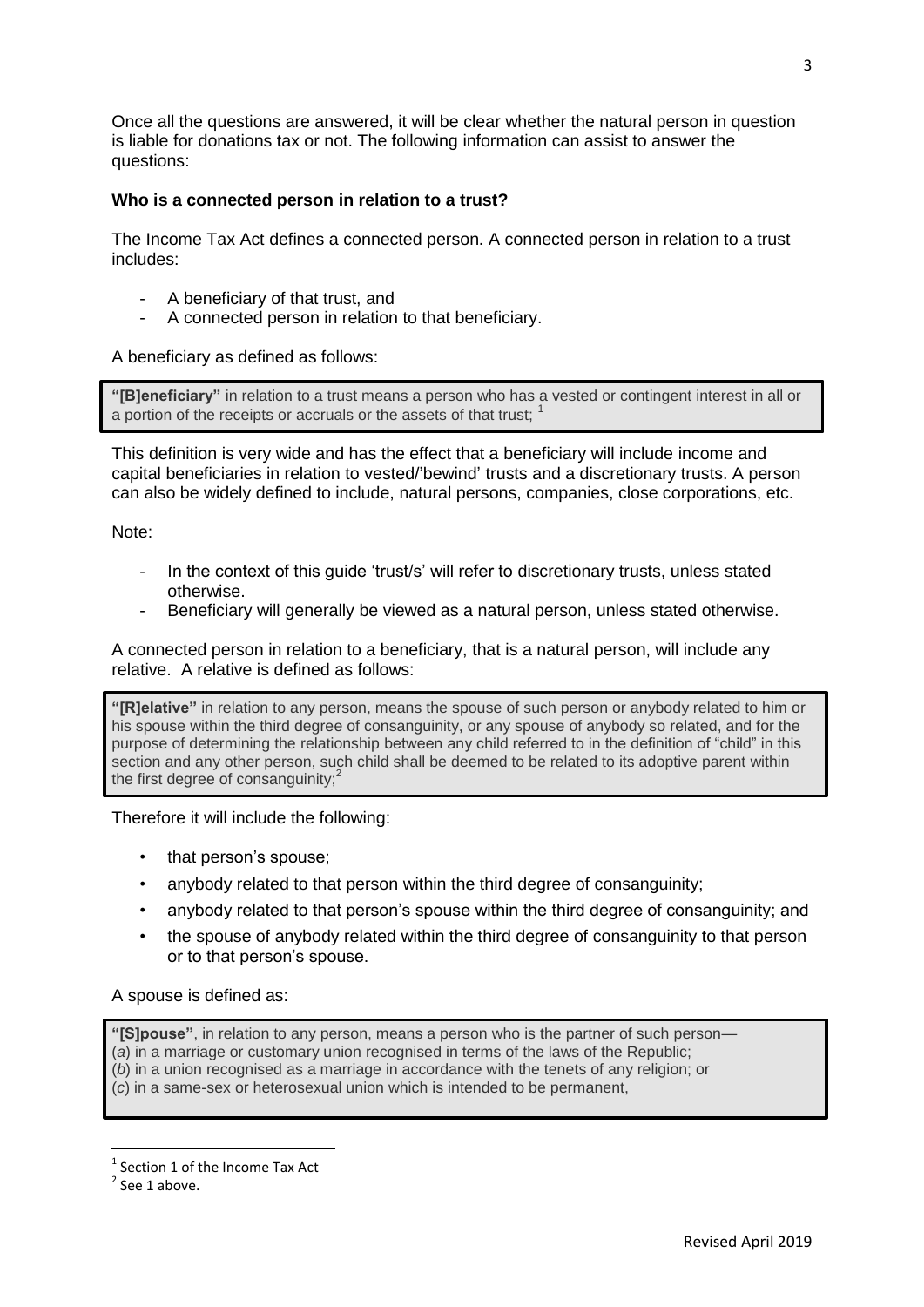and **"married"**, **"husband"** or **"wife"** shall be construed accordingly: Provided that a marriage or union contemplated in paragraph (*b*) or (*c*) shall, in the absence of proof to the contrary, be deemed to be a marriage or union out of community of property; $\dot{3}$ 

Based on this definition the following will include connected persons in relation to a natural person:

- Children (first degree of consanguinity)
- Grandchildren (second degree of consanguinity)
- Great-grandchildren (third degree of consanguinity)
- Parents (first degree of consanguinity)
- Grandparents (second degree of consanguinity)
- Great-grandparents (third degree of consanguinity)
- Brothers and sisters (second degree of consanguinity)
- Nephews and nieces (third degree of consanguinity)
- Uncles and aunts (third degree of consanguinity)

**Example:** Peter is a beneficiary of the Rabbit Family Trust. If one of the following persons lent money to the trust, either in their personal capacity or via a company or acquired a claim in respect of a loan made to a trust, the transaction will be affected by section 7C:



**.** 

 $3$  See 1 above.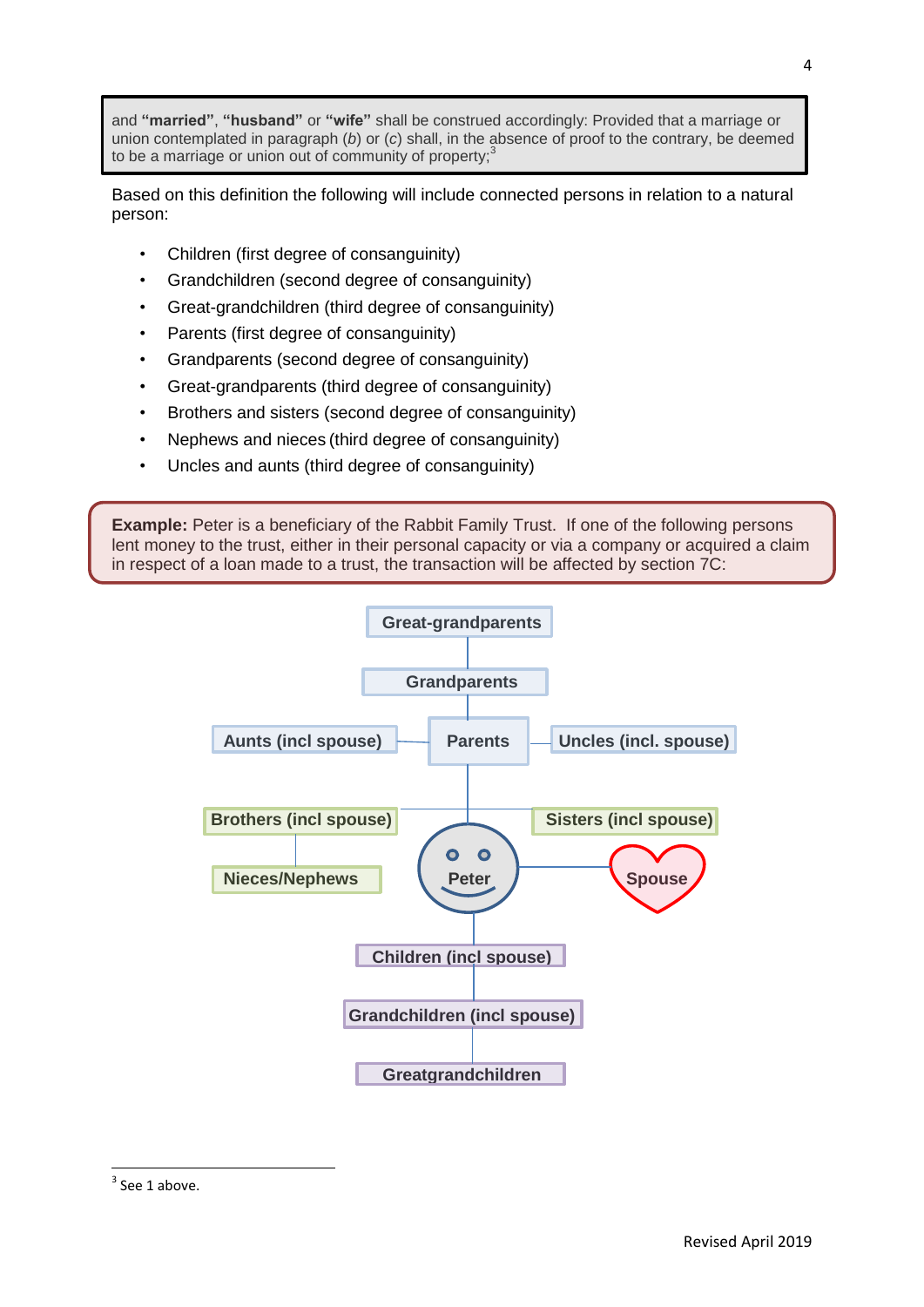**Note –** All persons related to the spouse to the third degree is also included in this application and will also be seen as a connected person in relation to Peter and therefore the trust.

## **Who is a connected person in relation to a company?**

It will essentially include any person that individually or jointly with any connected person in relation to that person, holds, directly or indirectly, at least 20% of the shares or voting rights in that company. In relation to a trust, it will be where the trust or the trust's beneficiary holds 20% shares or voting rights in the company.

Therefore, where that person holds less than 20% shares or voting rights in that company, that person is not a connected person in relation to the company and the provisions of section 7C will not apply.

Therefore, the following structure will also fall within the ambit of section 7C:

**Example:** Rabbit (Pty) Ltd is owned by Peter. The company has made a loan to Rabbit family trust of which Peter is a capital and an income beneficiary.



If all the requirements of section 7C are met, Peter may be liable for donations tax on the deemed donation triggered by the loan made to the trust.

Where the company is owned by the trust and a loan is made to the trust by this company, section 7C will also apply if the trust or a beneficiary of the trust holds 20% of the shares or voting rights in that company. The following example will illustrate this point:

**Example:** Rabbit Family Trust owns Rabbit (Pty) Ltd. Peter has made a loan to Rabbit (Pty) Ltd.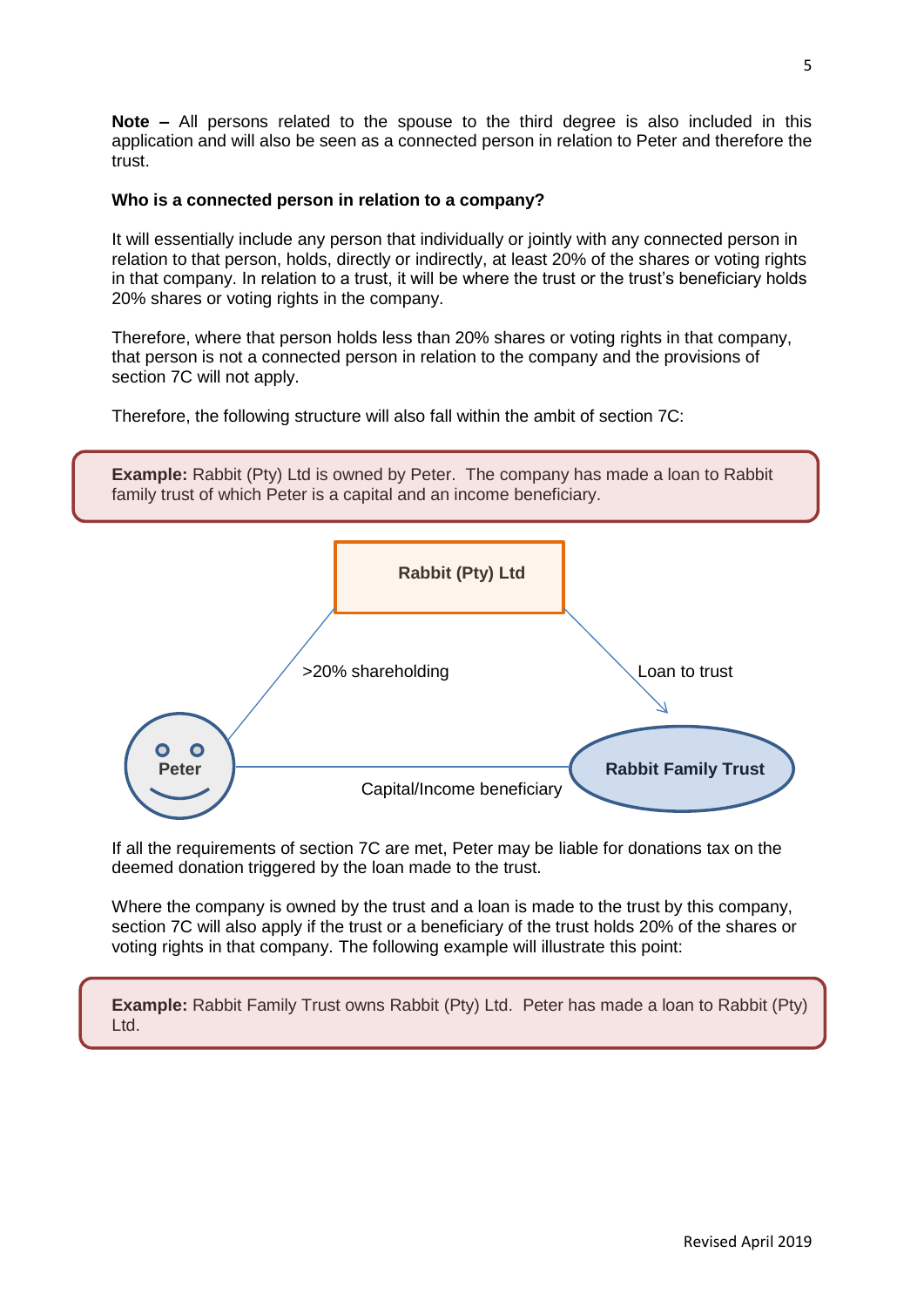

## **What is an indirect loan?**

An example of an indirect loan to a trust is where the connected person lends money to a third party with the understanding that that third party on-lends the funds to the trust – to overcome the connected person requirement – where the third party is required to cede the rights in terms of the loan to the connected person as security for the loan.

In this instance the connected person will still be viewed as the lender for purposes of applying section 7C.

**Example:** Peter and his spouse and children are beneficiaries of the Rabbit Trust.

Peter enters into a loan with a business partner, Paddington, who is not a connected person in relation to any of the trusts. He lends him R1 500 000. It is an interest-free loan that is payable on demand and subject to the condition that Paddington lends the R1 500 000 to the Rabbit Trust on the same basis (no interest and payable on demand). In addition Paddington has to cede the loan to Peter as security for the loan made between them.

In this instance the loan will still fall into the ambit of section 7C and Peter will still be viewed as the lender and he will still be liable for donations tax, as if he made the loan to the Rabbit Trust in his personal capacity.

#### **The deemed donation and donations tax payable**

Once it is determined that a loan was made to a trust by a connected person in relation to that trust (or by a company that meets the requirements), one will determine if any interest is being charged on that loan. If no interest is charged, or if interest is charged at a rate less than 7.75% per annum (the current official interest rate), there will be a deemed donation.

If interest is charged at 7.75% per annum or in excess of 7.75% per annum, there will not be a deemed donation and section 7C will not apply.

The value of this deemed donation will be equal to either 7.75% per annum on the outstanding loan amount (in the case of a no interest loan), or the difference between 7.75% per annum and the actual interest rate being charged (in the case of the rate being less than 7.75% per annum).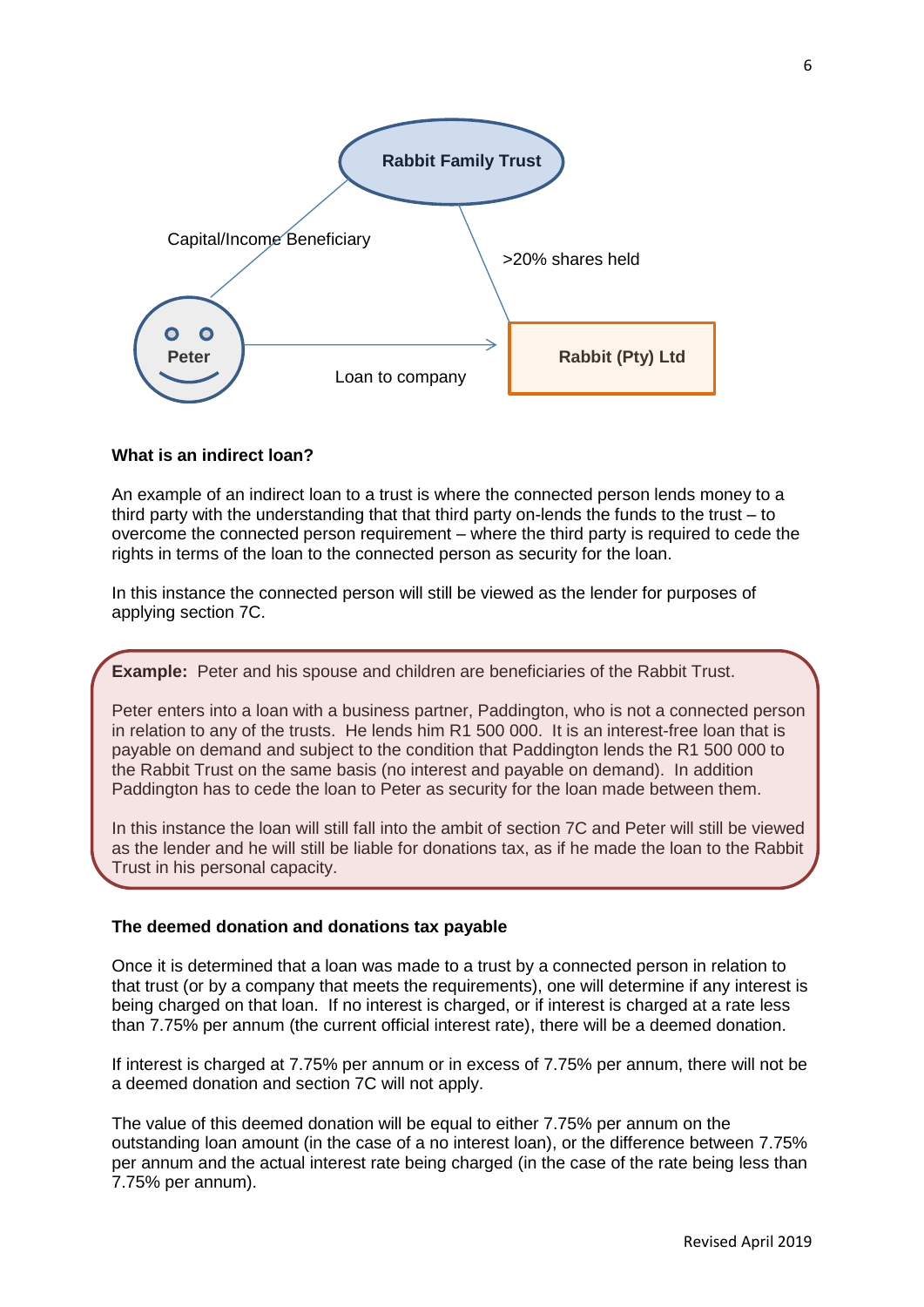Once the deemed donation is determined on the last day of the year of assessment, the lender will have to declare the donation to SARS.

Natural persons are entitled to a donations tax exemption of up to R100 000 per annum. Therefore the lender will only pay donations tax on the deemed donation insofar it exceeds R100 000. The result is that donations tax will only be payable on interest-free loans in excess of R1 290 322.50 (R1 290 322.50 x 7.75% = R100 000).

Donations tax is levied at 20%.

#### **Example 1:**

Peter, a beneficiary of the Rabbit Family Trust (as indicated in the example above), lent R5 000 000 to the trust, charging no interest.

The deemed donation for that year of assessment will be equal to R5 000 000 x 7.75% = R387 500. Assuming Peter made no additional donations during the tax year, donations tax will be payable on R287 500 (R387 500 – R100 000).

Therefore Peter will have to pay R57 500 donations tax.

**Example 2:** 

Peter lent the trust R5 000 000 at an interest rate of 5% per annum.

The deemed donation for the year of assessment will be equal to:  $=(R5000000 \times 7.75%) - (R5000000 \times 5%)$  $=$  R387 500 – R250 000  $= R137 500$ 

Assuming Peter made no other donations during the year, he will be liable for 20% donations tax on R37 500 (R137 500 – R100 000). Therefore he will have to pay R7 500 donations tax.

#### **Example 3:**

Peter's great-grandmother lent money to the Rabbit Family Trust in 1987. The loan was for an amount of R1 000 000 and it was interest free. In her will she bequeathed the loan to Peter's mother, Angela, and therefore the trust now owes Angela R1 000 000. There is still no interest being charged on the loan.

Angela is a connected person in relation to Peter who is a beneficiary of the Rabbit Family Trust and therefore the loan will fall within the ambit of section 7C.

The deemed donation made by Angela to the trust is R1 000 000 x 7.75% per annum  $=$ R75 000. Assuming Angela made no other donations during the year, she will not have to pay any donations tax, as the total donation is less than the R100 000 annual limit.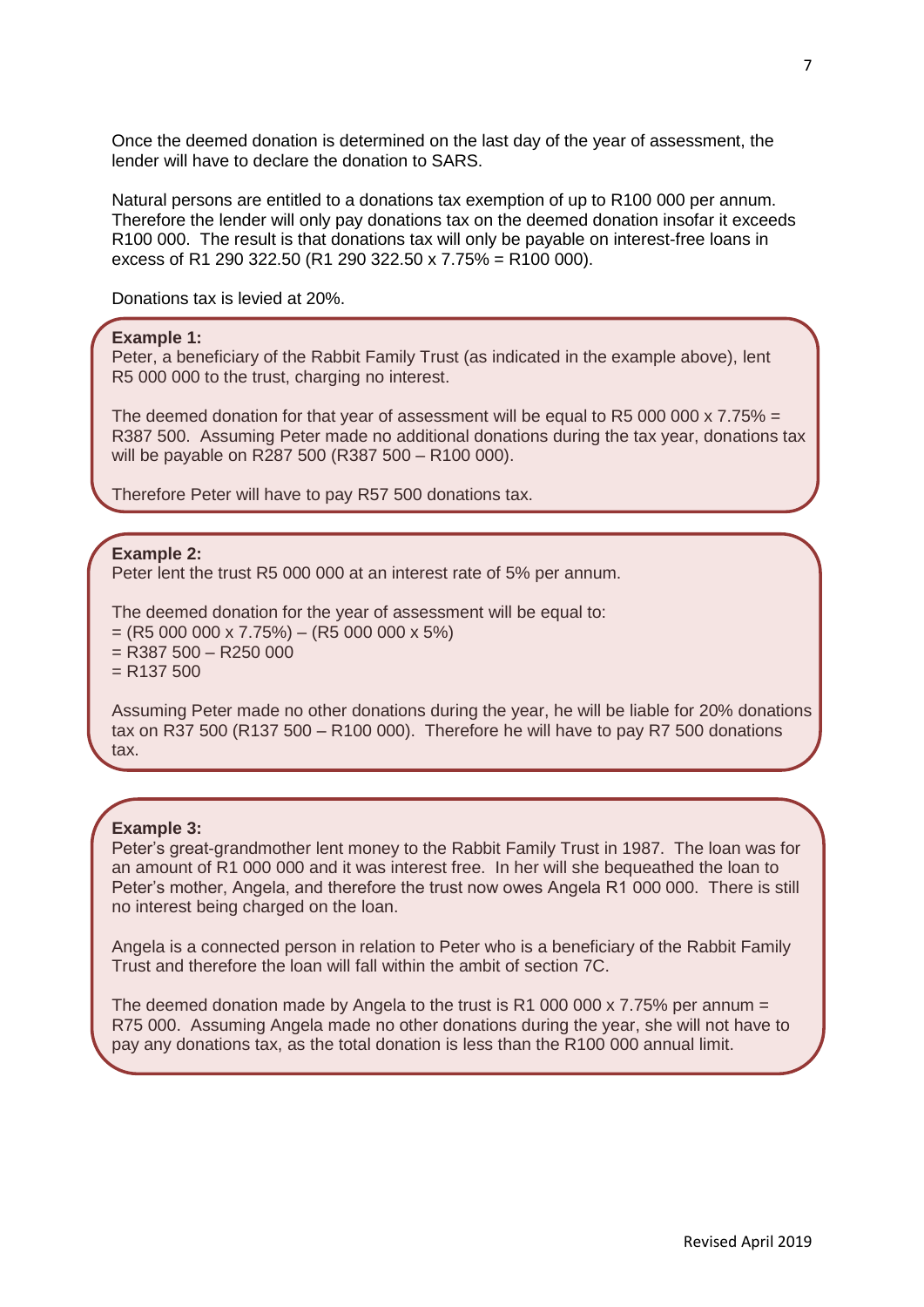## **Example 4:**

Rabbit (Pty) Ltd lent R14 500 000 to the Rabbit Family Trust for investment purposes. The shareholders of Rabbit (Pty) Ltd are Peter's father (Pete) and his uncle (Andrew) and Peter himself. They each own 10% respectively. The remaining 70% is held by unrelated third person.

Rabbit company charges 4% per annum interest on the loan.

There will be deemed donation of R580 000 which is calculated as follows:

 $=(R14 500 000 x 7.75%) - (R14 500 000 x 4%)$ 

 $=$  R543 750.

As Peter, Pete and Andrew own 30% of the shares in Rabbit (Pty) Ltd, only 30% of the deemed donation is attributed to them in equal shares. Therefore R163 125 of the deemed donation will be attributed to them, which is equal to R54 375.

Assuming no other donations are made by any one of them during that tax year, no donations tax will be payable.

## **Example 5:**

Peter lent R2 000 000 to Rabbit (Pty) Ltd. No interest is charged on the loan. Rabbit (Pty) Ltd is wholly owned by the Peter Rabbit Family Trust. Peter is a capital and income beneficiary in relation to the trust.

As Peter is a connected person in relation to the trust and the trust owns the company, the deemed interest of R155 000 is a deemed donation (R2 000 000 x 7.75%). Donations tax will be payable by Peter on R55 000 (R155 000 – R100 000) amounting to R11 000 (R55 000 x 20%).

## **Example 6:**

Peter lent R12 000 000 to the Rabbit Family Trust. He got married to Sue on 1 August 2017. After they got married he donated the R12 000 000 loan to Sue to avoid the consequences of section 7C.

As Sue is a connected person in relation to Peter the consequences of section 7C will apply from the date of marriage, which is when she became a connected person in relation to Peter and the trust.

The deemed donation that Sue will be taxed on will be equal to R12 000 000 x 7.75% x 7/12, which is R542 500 less R100 000 = R442 500. The donations tax on this amount will be equal to R88 500.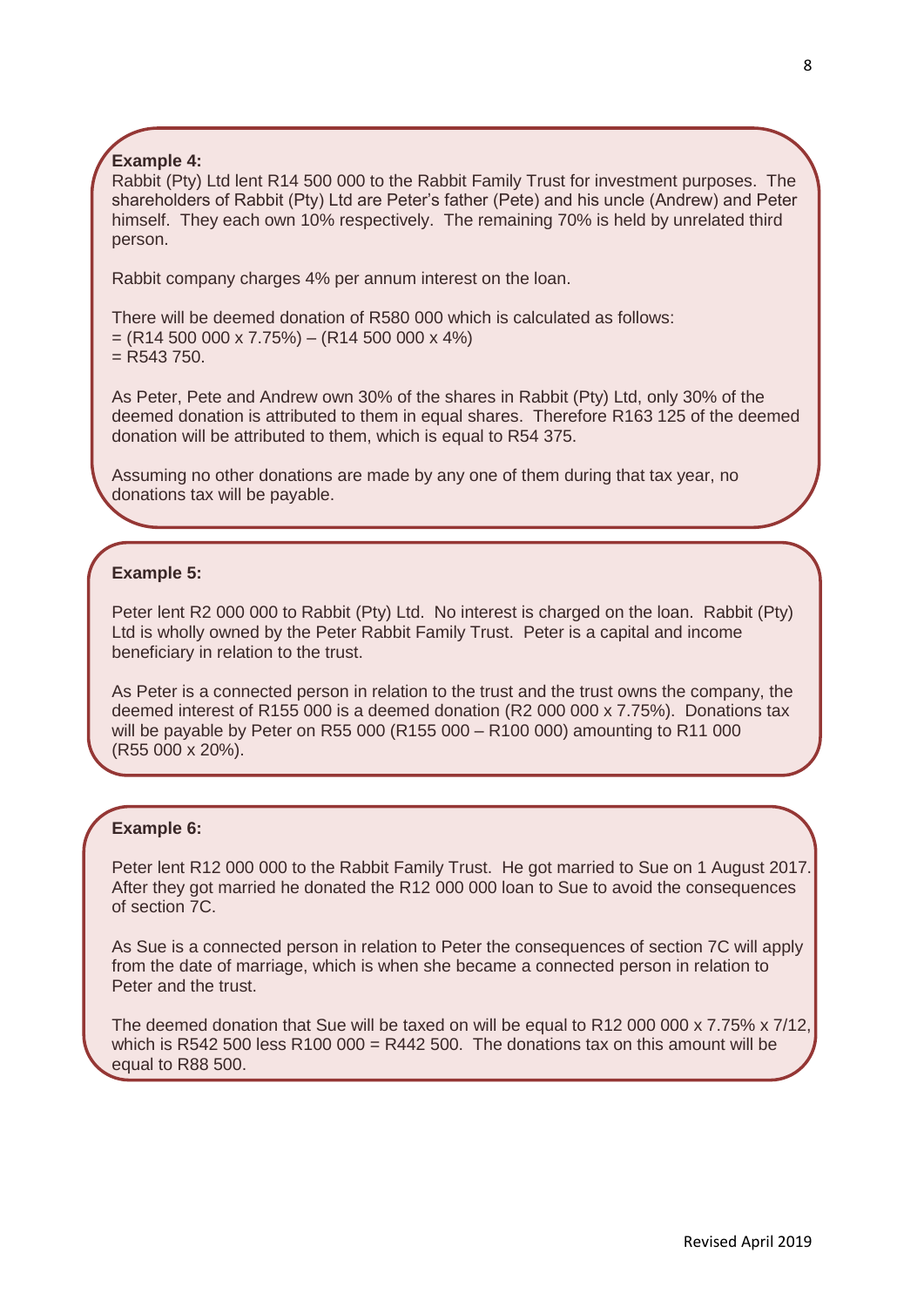## **The denial of tax losses or deductions**

Section 7C(2) determines that:

- no deduction, loss, allowance or capital loss,
- can be claimed by the trust in respect of a disposal, including a way of a reduction or waiver, or the failure to claim for the payment,
- of any amount owing,
- in respect of a loan/advance/credit provided to the trust by a connected person.

Often lenders of no or low interest loans will cancel or waive a loan – effectively write the loan off – which results in the reduction of that lender's asset base for estate duty purposes. To counter this method from being used to reduce estate duty, no deduction of this nature may be claimed in respect of interest-free or low interest loans made by connected persons to a trust.

#### **Excluded trusts**

In terms of section 7(2)(5), the following trusts will not be affected by the provisions of section 7C:

- The trust is a public benefit organization as approved by the Commissioner in terms of section 30(3). Therefore, it includes all registered charities operated in trust that is approved by SARS.
- The trust is a small business funding entity approved by the Commissioner in terms of section 30C.
	- This is a trust that is approved by SARS and the main purpose of the trust is to provide funding to small and medium sized entities.
	- The Act contains all the requirements that the trust must meet to be approved as a small business funding entity and when in doubt it will be required to confirm approval with the auditor and tax practitioner of the trust.
- Employee share scheme trusts where all the requirements as set out in the Act are met. The requirements are as follows:
	- The trust that is created solely for purposes of giving effect to an employee share incentive scheme in terms of which that loan, advance or credit was provided by a company to that trust for purposes of funding the acquisition, by that trust, of shares in that company or in any other company forming part of the same group of companies as that company.
	- Shares may only be offered by that trust to someone by virtue of that person being in the full-time employment of a company or holding the office of director of a company.
	- A person that is a connected person in terms of paragraph  $(d)(iv)$  of the definition of "connected person" in relation to a company or any other company forming part of the same group of companies as that company (i.e. a person that holds at least a 20 per cent interest either individually or collectively with connected persons) may not participate in that scheme.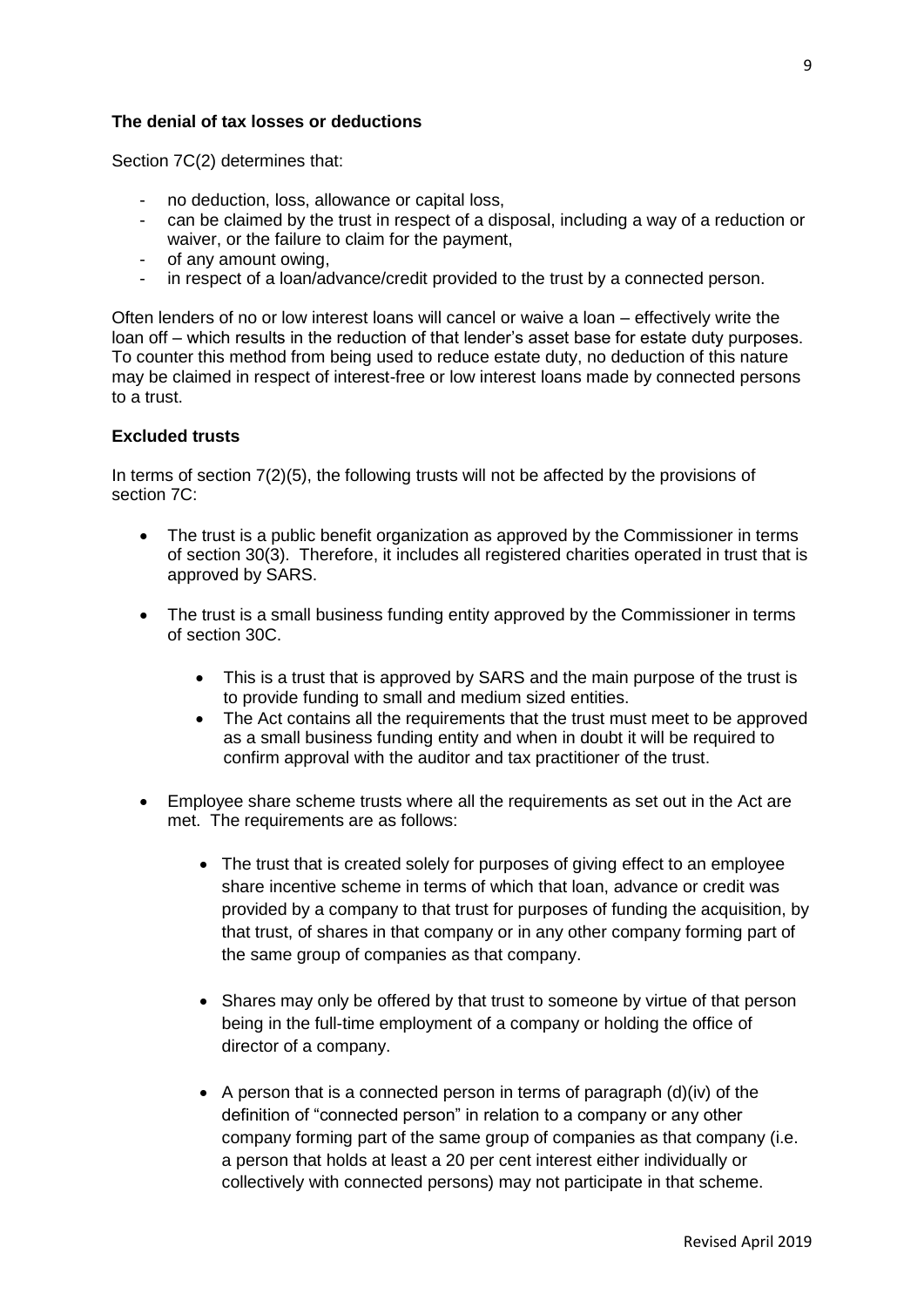- The trust is a special trust as defined in paragraph (a) of the definition contained in the Act.
	- This is therefore limited to apply in respect of special trusts set up for disabled beneficiaries.

In addition, the following loans will also be excluded from the consequences of section 7C:

- The loan was provided to the trust by a person with a vested interest in the trust or in return for a vested interest in the trust, and
	- the beneficiaries of the trust hold a vested interest in all the income and assets of the trust, and
	- no beneficiary of the trust can hold or acquire an interest in the trust other than a vested interest in all income and assets of that trust, and
	- the vested interest of each beneficiary is determined solely by reference to and in proportion to the assets, services or funding contributed by that beneficiary to that trust, and
	- none of the vested interests held is subject to a discretionary power of the trustees.

Note that the trust envisaged above does not necessarily include all vested trusts and is specifically aimed at trusts where the beneficiary's interest is determined by their contribution made to the trust. This would typically be a business trust where the beneficiary is also generally the trustee and all the beneficiaries share in the profits and losses of the trust based on the vested right they hold.

The exclusion will also apply in respect of *bewind* trusts where the beneficiary of that trust makes a loan to the trust that is interest-free or a low interest loan.

 The loan was wholly or partly used to fund the acquisition of a property used as a primary residence by that person (the lender) or that person's spouse and the loan relates to part of that loan that funded the acquisition of the property.

**Example:** Peter lends money to his family trust and the trust uses the loan to purchase a property and Peter (or his spouse) uses the property as their primary residence.

Peter lent the trust R3 000 000 and the trust acquired a property for R2 000 000, that is used as a primary residence, and applied the remaining R1 000 000 for other investments.

The exclusion will only apply towards the R2 000 000 applied to acquire the property. The normal consequences of section 7C will apply in respect of the R1 000 000 applied for other purposes.

- The loan is an affected transaction as defined in section 31(1) of the ITA (transfer pricing provisions);
- The loan was provided to the trust in terms of an arrangement that is a Sharia compliant finance arrangement as contemplated in section 24JA, had the trust been a bank;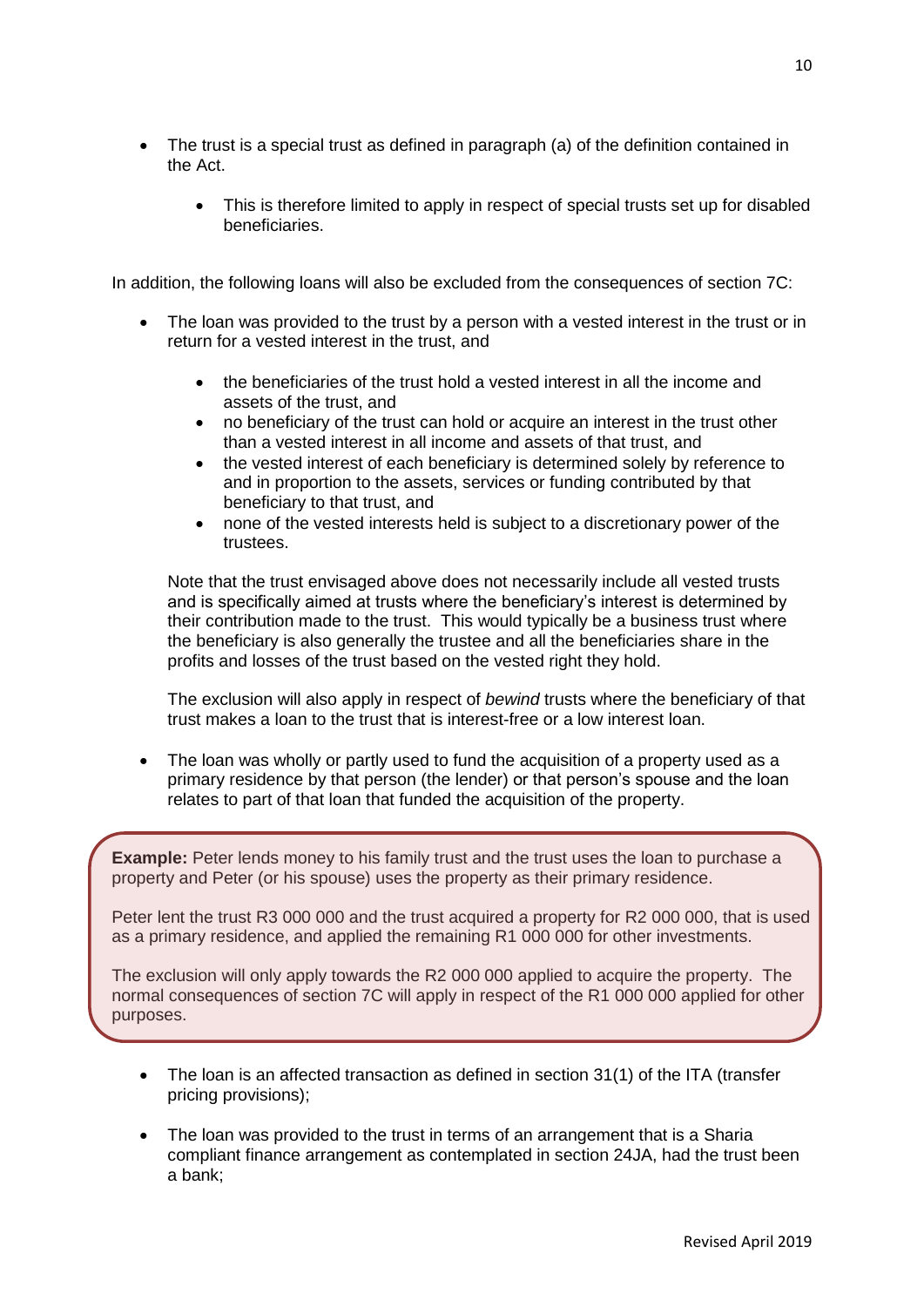$\bullet$  The loan is subject to the provisions of section 64E(4). This is where a loan is made to a trust by a company and this section deems that loan as a dividend.

Therefore, any loan made by a connected person to any of the trusts listed above or for the purposes listed above will not result in a deemed donation and no donations tax will be payable. Therefore no-interest or low-interest loans can be used to fund these trust structures without any donations tax implications.

## **Distributions to beneficiaries**

Where income or capital is irrevocably vested in a beneficiary but not physically paid to that beneficiary will not be regarded as a loan account for the purposes of section 7C.

#### **Example:**

The trustees of Rabbit Family Trust decides to vest R1 000 000 of the trust's income in Peter during the tax year. However, instead of paying Peter the amount of money, they retain it in the trust. So effectively the trust holds the funds on behalf of Peter.

To ensure that this vested amount does not constitute a loan for the purposes of section 7C, the following factors should be present:

- The vested amount may not be paid to that beneficiary until the happening of a certain event or certain age as provided for in the trust deed, or
- The trustees must have the full discretion to determine when payment is eventually made to the beneficiary, and
- The retention of the vested amount in the trust was not at the instance of the beneficiary, and
- The trustees will manage and administer the vested amount for the benefit of that beneficiary.

The circumstances should support the fact that there was no intention by either party's to enter into a loan agreement.

It is important that estate planners and their trust administrators review their financial statements to ensure they clearly indicate that such amounts owing to beneficiaries are not loans but in fact vested income/capital not yet paid. In certain instances corrective measures may be necessary to change the wording on the financial statements. Such amounts should not be noted as loans but rather as vested amount retained for the benefit of a specific beneficiary.

The trust deeds should also be reviewed to determine whether the deed gives the trustees the power to distribute income and/or capital to beneficiaries without paying it to them and the discretion to determine when such payment is made. Where possible, trust deeds that do not include this power should be amended.

#### **What are the options to counter the consequences of section 7C?**

There are no 'one-size fits all' solutions that will eliminate the consequences of section 7C and each client's circumstances will have to be assessed to determine which of the following alternatives will be best suited.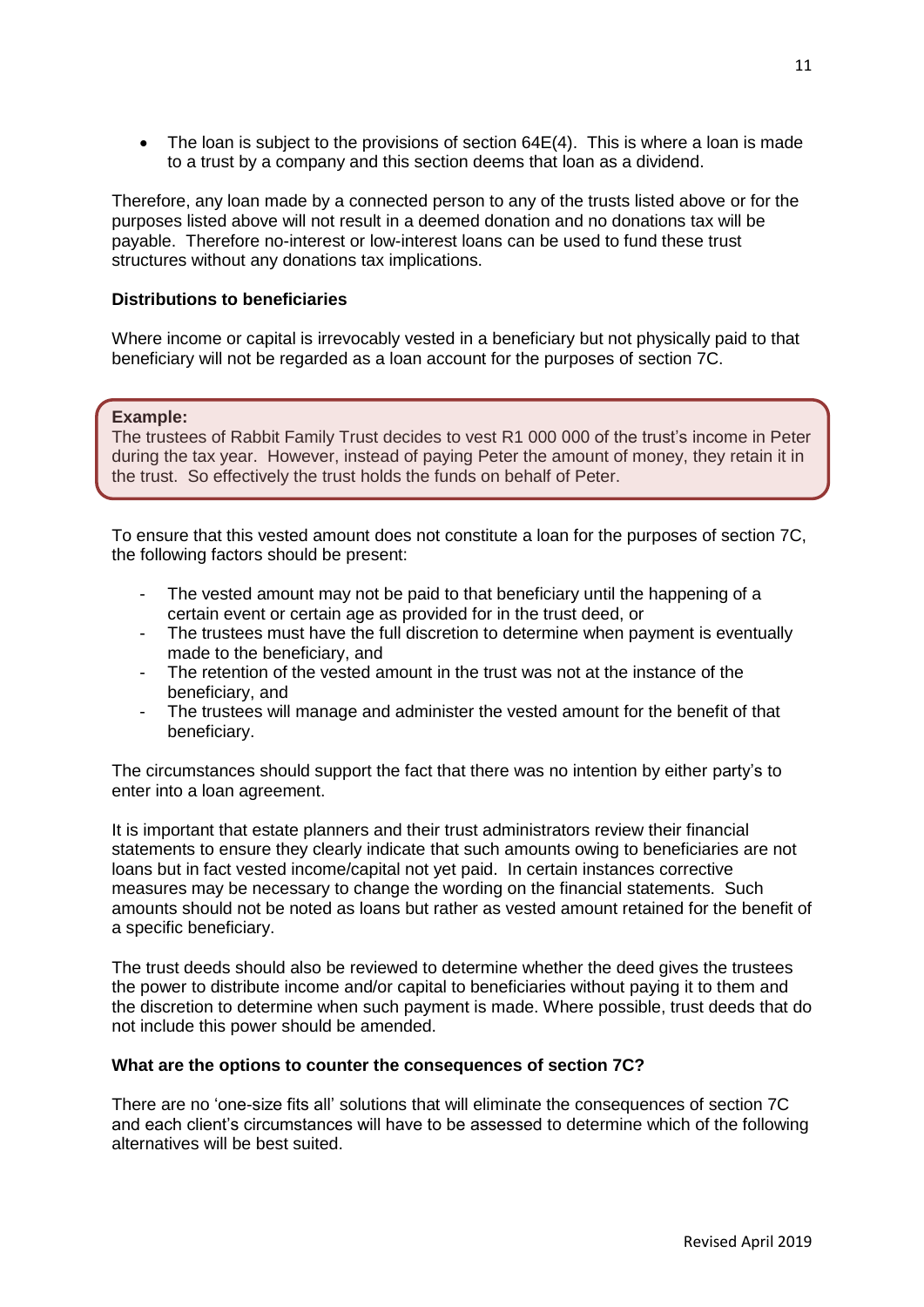Please involve the client's accountant/auditor and attorney in the process of investigating the alternatives and obtain the services of a fiduciary specialist (Momentum Trust) to ensure that all the consequences of each action are known upfront.

## **1. Repay the loan account/reduce the loan**

The trust can repay the loan account to the lender in full or to the extent that the loan amount remains at R1 290 322.50. In most cases this will require that the trust liquidates some of its assets to obtain the funds necessary to repay the loan. The trust can also consider transferring assets to the lender as repayment of the loan

One should be aware of the possible costs associated with the disposal/transfer of assets – capital gains tax, transfer duty, conveyancing costs, etc.

Where the loan is relatively small in relation to the trust's assets, this can be a viable alternative, as the benefits associated with the trust will still apply in respect of the remaining assets.

## **2. Donation between spouses**

Donations tax is only payable where the loan is in excess of R1 290 322.50 (assuming the lender does not use the R100 000 annual donation exemption for other purposes). Where the loan is in excess of this amount, the lender can donate a portion of the loan to their spouse – limited to an amount of R1 290 322.50.

There is no donations tax payable where donations are made between spouses.

The result will be that the spouse can use their annual R100 000 tax-free donation in respect of this portion of the loan, effectively reducing the donations tax payable by the lender by maximum of R20 000.

Example: Jack and Jill are married. Jack lent R2 500 000 to the Jack Family Trust, interest free. Based on an official rate of 7.75%, the deemed interest on the loan that will be treated as a donation, is R193 750. Jack will pay donations tax on the amount in excess of R100 000 which will amount to R18 750.

If Jack donates 50% of the loan amount to his wife, Jill, both will have a loan to the trust of R1 250 000. The donation made by Jack to Jill will not be subject to donations tax due to the exemption applicable between spouses. Jack and Jill will both be deemed to have donated R96 875 to the trust. As this amount is less than R100 000, the annual donation exemption, no donations tax will be payable.

When the portion of the loan is donated to the spouse, it is an asset in the estate of that spouse and that spouse's creditor will be able to lay claim to that asset in the event of sequestration. It remains an asset in the estate of that spouse in the event of divorce as well. In the event of death it will also be part of that spouse's deceased estate. In general the will should determine that the loan account is bequeathed back to the trust. This bequest should not trigger estate duty due to the R3 500 000 abatement available to that spouse and will not trigger capital gains tax either.

## **3. Charge interest on the loan**

The lender can prevent the application of section 7C by levying interest on the loan of 7.75% per annum.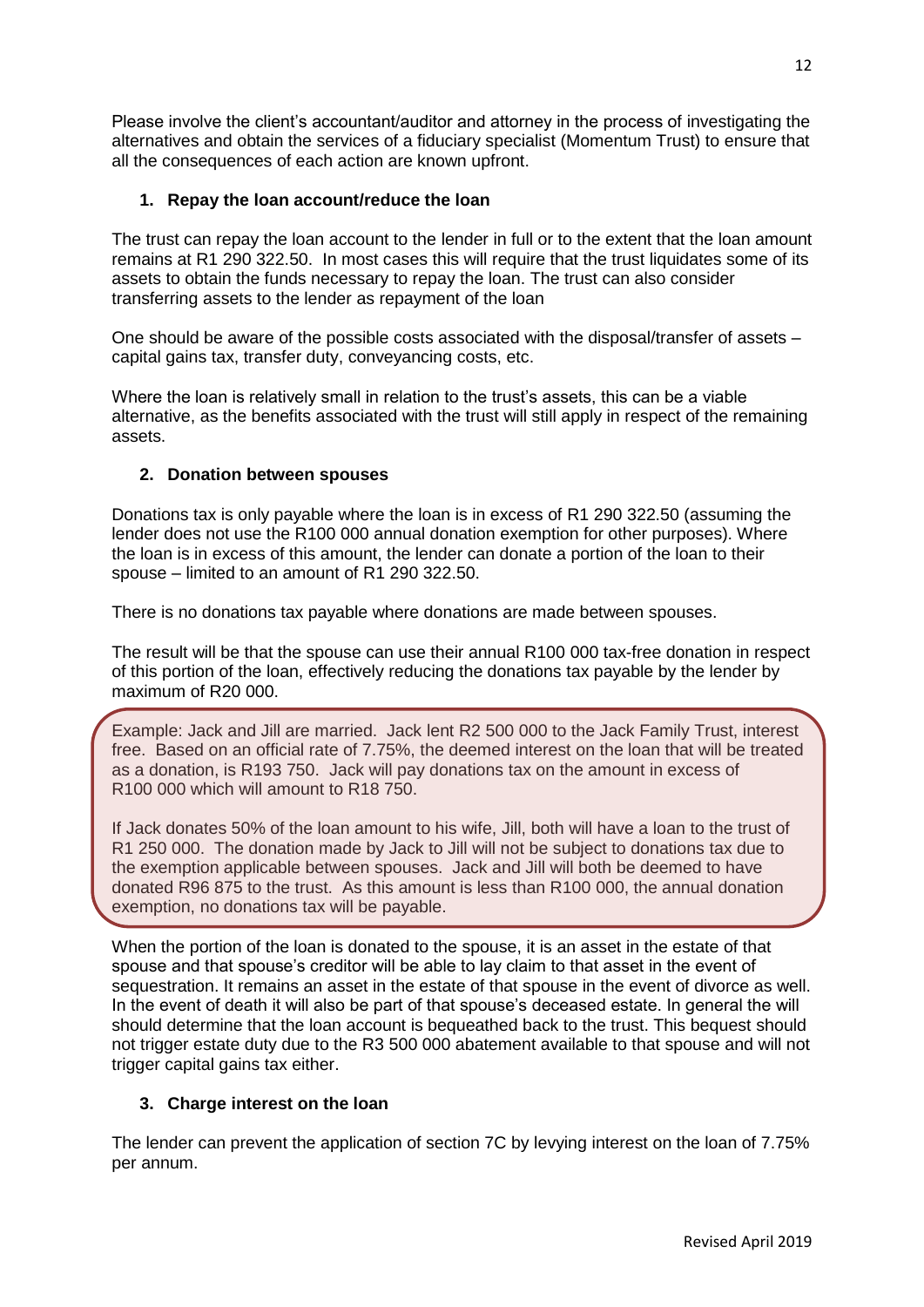The trust will have to pay the interest to the lender, which will require positive cash flow. It is unlikely that the trust will enjoy a tax deduction for the interest paid, unless the trust applied the loan to generate taxable income – section 11(a) determines that expenses made in the production of income will be tax deductible.

The cost comparison of the two alternatives, assuming a loan of R5 000 000, is as follows:

#### **Section 7C deemed donation on a zero interest loan:**

The deemed interest (@7.75%) on the loan is R387 500. If one takes the annual exemption iro donations into account (R100 000), it will result in R287 500 being subject to donations tax. Therefore the lender will be liable for R57 500.

## **Interest charged @ 7.75% per annum:**

The trust will have to pay the lender R387 500 per annum. This will be gross income in the hands of the lender and the annual interest exemption will apply. Therefore the taxable interest is R363 700 (assuming the lender is under 65 and the interest exemption is R23 800). The income tax payable will be as follows:

| @ marginal rate of 18% | $\sim$ | R 65466               |
|------------------------|--------|-----------------------|
| @ marginal rate of 30% | $\sim$ | R <sub>109</sub> 110  |
| @ marginal rate of 45% | $\sim$ | R <sub>163</sub> 665. |

To determine which option is the most viable, the size of the loan and the marginal tax rate of the lender will be the deciding factors. However, in most cases the application of section 7C will be the most cost-effective.

## **4. Outright donation vs deemed donations when making new loans**

Instead of 'selling' assets to the trust or lending funds to the trust to acquire assets, the estate planner can consider donating the asset/cash amount to the trust from the outset. Therefore pay the donations tax on the full value transferred to the trust upfront rather than setting up the interest-free loan.

The following table will compare the actual cost associated with both options.

It is assumed that the estate planner wishes to transfer R5 000 000 to the trust.

| <b>Outright donation</b>                                                                                                                    |                      | Interest-free loan triggering section 7C |                      |  |  |
|---------------------------------------------------------------------------------------------------------------------------------------------|----------------------|------------------------------------------|----------------------|--|--|
| Donated amount                                                                                                                              | R5 000 000           | Deemed interest @ 7.75%                  | R387 500             |  |  |
| Less tax-free donation                                                                                                                      | R <sub>100</sub> 000 | Less tax-free donation                   | R <sub>100</sub> 000 |  |  |
| Taxable donation                                                                                                                            | R4 900 000           | Taxable donation                         | R287 500             |  |  |
| Donations tax @ 20%                                                                                                                         | R980 000             | Donations tax @ 20%                      | R57 500              |  |  |
| It will take 17 years before the deemed interest donations tax amount equals the<br>donations tax payable when doing the outright donation. |                      |                                          |                      |  |  |

To determine which option is more viable, the size of the asset/loan and the age of the estate planner will pay a role in deciding which option will be more viable.

#### **The relevance of section 7D on loans to trusts**

There is a rule of law referred to as the *in duplum* rule. This rule provides for interest and finance costs to stop accruing in respect of a loan when the total of these amounts equal the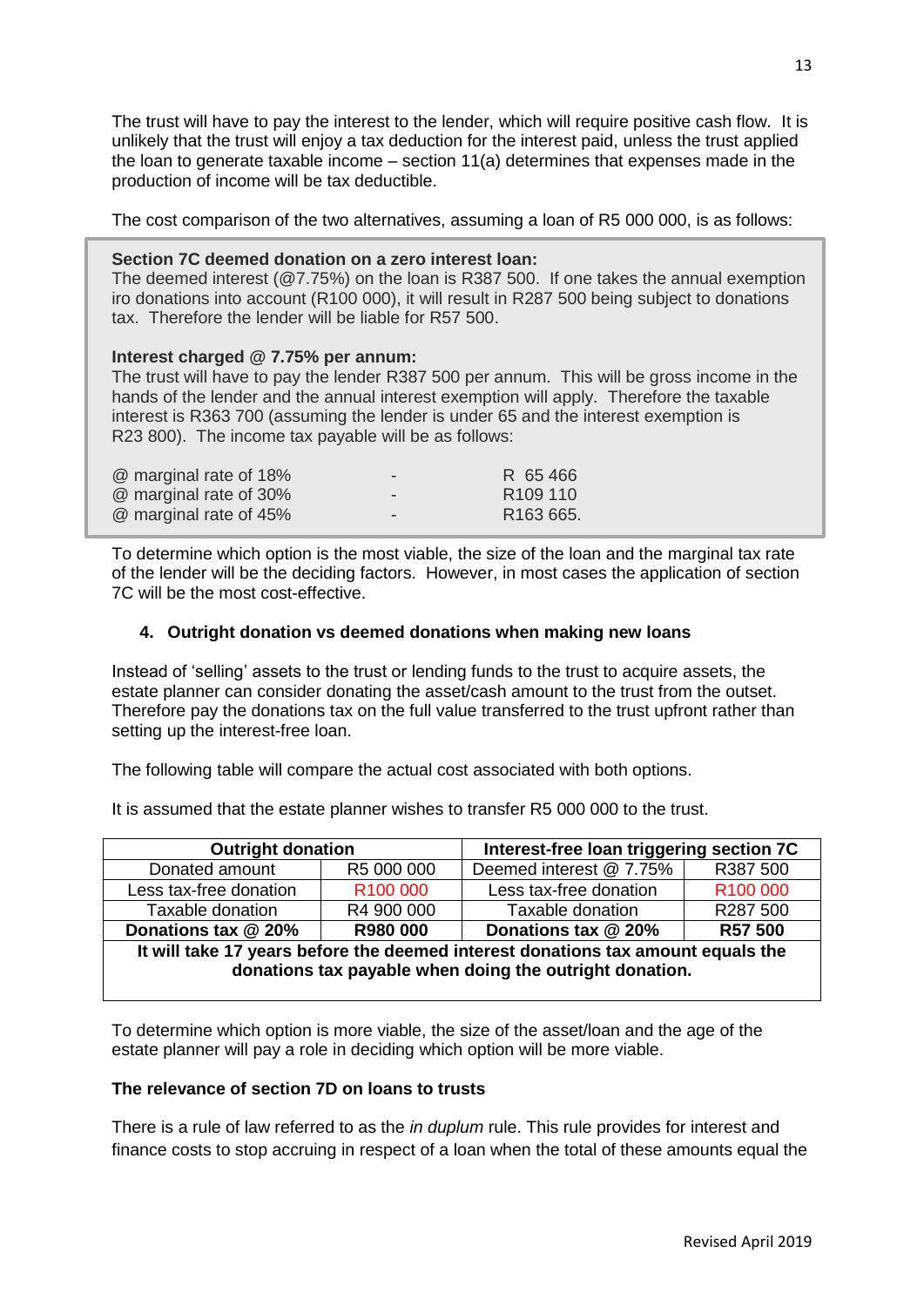capital portion of the debt – so the total interest charged on the debt cannot exceed that actual capital amount owing.

The introduction of section 7D (effective 1 March 2018) results in this rule not being relevant in respect of various anti-avoidance provisions (which includes section 7C) regarding the use of low or zero-interest loans.

When applying section 7C and calculating the deemed interest, the *in duplum* rule will result in the total (deemed) interest calculated to be capped at an amount equal to the actual capital amount that was lent. This would result in the deemed interest amount being limited over the lifetime of the lender and render section 7C ineffective at some point in the future. Therefore this rule cannot apply in instances where section 7C applies – to prevent this 'cap' from applying.

The following example will highlight the point:

Mr. T Rust has lent his trust R10 000 000 on an interest-free basis. For the purposes of section 7C, the annual deemed interest amounts to R775 000 per annum (at 7.75%). The *in duplum* rule will cap the maximum deemed interest amount to R10 000 000. The result would be that section 7C will no longer be effective after 12.9 years (which is when the deemed interest is equal to the capital sum lent) and there will no longer be any deemed donation.

The introduction of section 7D prevents this rule applying in this instance, and therefore donations tax will be levied on the deemed donation until such time as the debt is cleared or the loan is bequeathed to a person that is not a connected person in relation to the trust.

## **Is there a future for the discretionary trust as an estate planning tool?**

It is very important to have a clear vision of why a trust was/is being introduced into a client's financial plan. If it is merely to save taxes, the trust might not serve that purpose.

However, if the client requires:

- asset protection against creditors and beneficiaries alike,
- estate planning for future generations,
- continuity and unhindered continuity of business assets,
- ease of estate administration upon the death of the estate planner, and
- the limitation of estate duty that will come with long term planning,

then the trust is still a viable estate planning tool.

The unbundling of trust structures should not be considered without careful consideration, ensuring that the impact on the overall estate planning objectives are clearly set out and the cost of this unbundling be weighed up with the long terms benefits thereof. It can be a costly exercise that might result in unwanted consequences.

Momentum Trust provides the services of Senior Fiduciary Specialists that can assist in advising the clients.